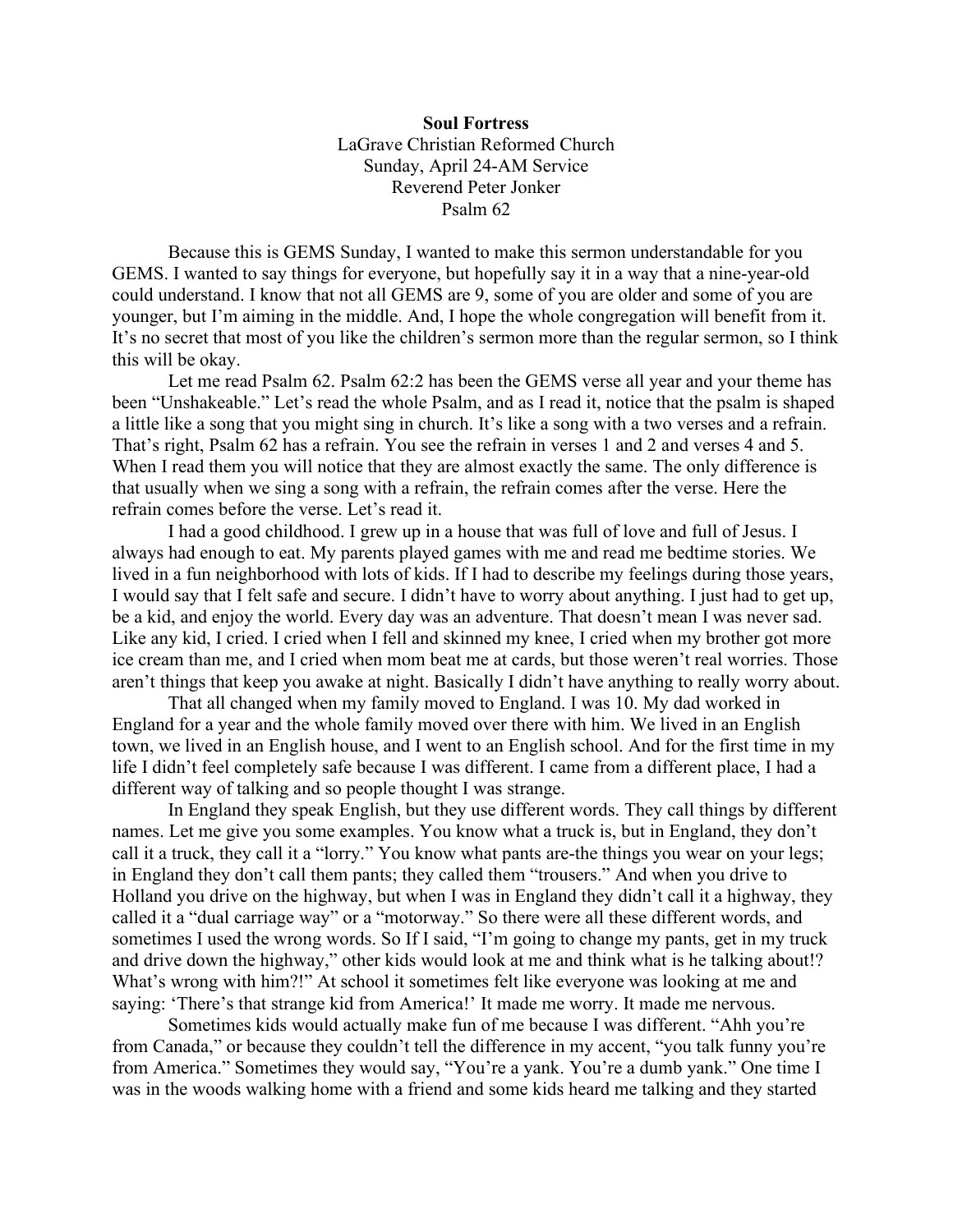throwing stones at me because I was a yank. "Get out of here you yank! We don't want you here!" I had to run. I survived my time in England, and now I am very glad that I lived there, but at the time, it was hard, and for the first time in my life I didn't feel safe. It wasn't a nice feeling.

I thought of that part of my life when I was studying Psalm 62 this week. I thought of it because of something David–the person who wrote the psalm–says in his poem. In the third verse of the poem he paints a picture of his feelings. He says he feels like a 'leaning wall' or a 'tottering fence.' What kind of feeling is that? Is that a good feeling? No. It's a terrible feeling. When you feel like a leaning wall or a tottering fence, you feel like you are going to fall over. Like you are going to collapse. You feel like hard things have been smashing into you over and over again. Even though you used to be a strong wall, you used to stand up straight, now you feel like if one more thing smashes into you, you are going to fall over. You are going to crumble into pieces.

David even says why he feels like a wall that's about to fall over. It's because of what other people are doing. They're being nasty. They pretend to be nice to him, but behind his back they are mean. "With their mouths they bless, but in their hearts they curse." When I was in England trying to fit in, when people were calling me names and throwing stones at me, there were times when I felt like a leaning wall, a tottering fence.

Maybe some of you are old enough to know that feeling. If you aren't, you will be soon. You probably won't hear people say they feel like a leaning wall or a tottering fence–you are more likely to hear them talk about *anxiety*. A friend will say to you, 'I have anxiety.' Maybe some of you have heard that already. Maybe you've heard of some of your classmates who struggle with anxiety, classmates who feel overwhelmed and who sometimes miss school just because it all feels like too much for them. Maybe some of you have that struggle with anxiety. If you do you're not alone. There are lots and lots and lots of people your age who feel this way. Who feel wobbly. Who feel like if just one more thing smashes into them, if one more bad thing happens to them, they will crumble. It's a terrible feeling.

What do you do when this is how you feel? What do you do when you feel like a leaning wall and a tottering fence? Where do you turn when you feel like, "if one more sad thing happens, I will fall apart." David tells us in the refrain of his Psalm. He says, "Truly my soul, finds rest in God alone; my hope comes from him. Truly he is my rock and my salvation. He is my fortress. I will not be shaken."

That's interesting. In his poem David shows us two very different pictures. When David looks at himself, what's the picture? He sees a leaning wall and a tottering fence. He sees himself as weak. David looks at himself and he thinks if one more bad thing happens to me I will fall over. But in the refrain, David doesn't look at himself; he looks at God. And what's the picture he sees? A leaning wall? No. When David looks at God, he sees a rock. When David looks at God, he sees a fortress, a fortress that is unshakeable. When you are shaking, when day is full of trouble and anxiety, David says you can take shelter in the fortress of God's presence and love "Truly my soul finds rest in God alone: My salvation comes from him. He is my rock and my salvation. He is my fortress; I will never be shaken..."

You are out in the world and people are not very nice to you, you're dodging stones all day long and you come home tired and sad. You are overwhelmed. David says to you (and he really wants you to hear it so he puts it in the refrain so you hear it twice) 'There is a place you can go to rest and be safe. You can go to the fortress of God's love. You go to that fortress and knock on the door. Jesus opens it. He smiles and says your name. He lets you in. He'll put his arm around your shoulders, and sit you down at his table.' He looks you in the eye and says, *"I*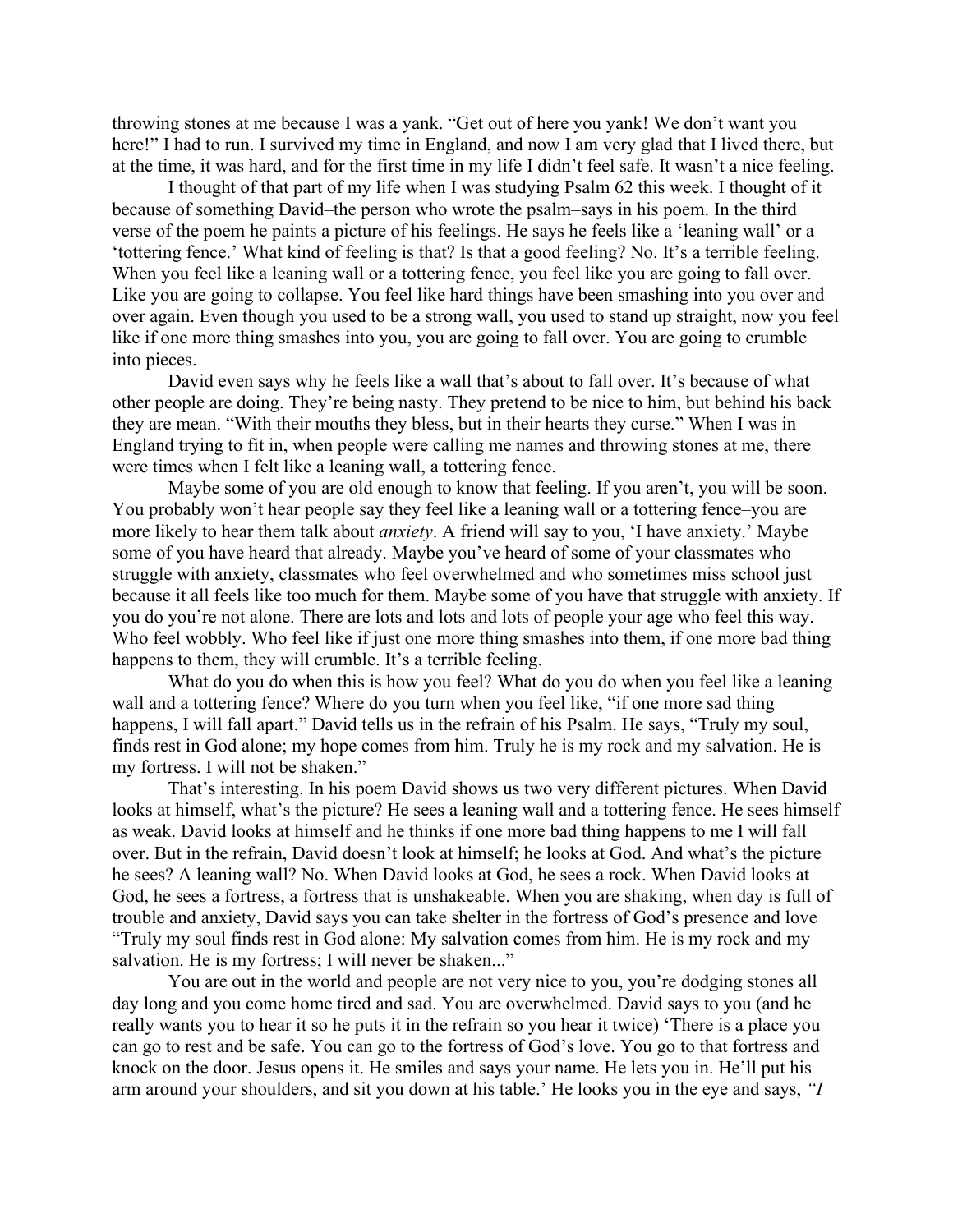*can see you are tired and sad, but don't be afraid. I am always here. I know that it can be hard out there, but don't worry, come to me and I will give you rest. Knock at my door and I will always let you in. Tell me what's going on and I will listen, I will feed you, and you will find rest for your soul*."

That sounds really good doesn't it. How do you get to that place? How do you connect with that place? David says you connect to that place through your soul. My soul finds rest in God. My soul finds rest in the fortress of God's love. Here's a way to think about it. When you belong to Jesus, when he has put his spirit in you and you have opened your heart to him, there is a fortress inside of you. He set up a fortress of love in your soul. And he lives in that fortress. He defends that fortress. Everything else in your life might be shaking and uncertain. Your mind might be going crazy with worry (oh no oh no oh no). Your eyes might be flowing with tears. You mouth might saying all sorts of anxious words. "What am I going to do?! What am I going to do!" Your whole body might literally be shaking–that happens sometimes when people are really sad or really worried–but there is always a part of you held by Jesus, protected by Jesus, whatever happens to you on the outside, the real you is protected and held by Jesus in that soul fortress.

Sometimes you don't know that this soul fortress is there until everything else starts shaking. Irina Ratushinskaya lived in Russia when the communists were in power. She was a teacher and a poet. She was also a Christian. She loved and followed Jesus. But in Russia at that time, you weren't allowed to talk about Jesus, especially if you were a teacher talking to students. You were supposed to teach that there was no God. That God didn't exist. Irina didn't do that. She told her students that God existed. She told them about Jesus. So the police came and they threw her in jail. They didn't just throw her in any old jail, they threw her into what they called the 'small prison.' It was like a prison within a prison. You sat in a tiny cell, you didn't get to talk with anyone, and, to make matters worse, there was no heat, so in winter the cell was freezing.

You might say, in that prison they tried to shake Irina. They tried to break her. But in prison, while everything else in her life was shaking, Irina realized that there was one place in her life that didn't shake, and that was the that fortress of God's love in her soul. They could make her hungry and sad, they could make her whole body shake with cold, but they couldn't do anything to shake that place where Jesus held her. Her soul found rest in God. Here's some of what she wrote: "When you are in trouble, under pressure, God always seems closer. He was like a hand on our shoulder in the camp." Can you hear what she's saying? No matter what they did she felt the fortress of Jesus' calm. Here's the first poem she wrote after she got set free. I think it sounds a little like David's poem. Believe me, it was often thus: In solitary cells, on winter nights A sudden sense of joy and warmth. And a resounding note of love. And then, unsleeping, I would know A-huddle by an icy wall: Someone is thinking of me now, "Truly my soul finds rest in God alone: My salvation comes from him. He is my rock and my salvation. He is my fortress; I will never be shaken..."

In a way, everything we do in church is trying to tell you about that soul fortress, and to get you to live your whole life out of that place. We are always trying to bring you to that place where Jesus holds you, and then to center your life on that place. That's why all your GEMS counselors work so hard to tell you about Jesus. That's why your parents teach you to pray. That's why we sing the songs and tell the Bible stories. Because we know the shaking will come. We know that the worry will come, and when it does, we want you to know that Jesus is strong and good and full of love and he is in you already. So GEMS and all the rest of you children of